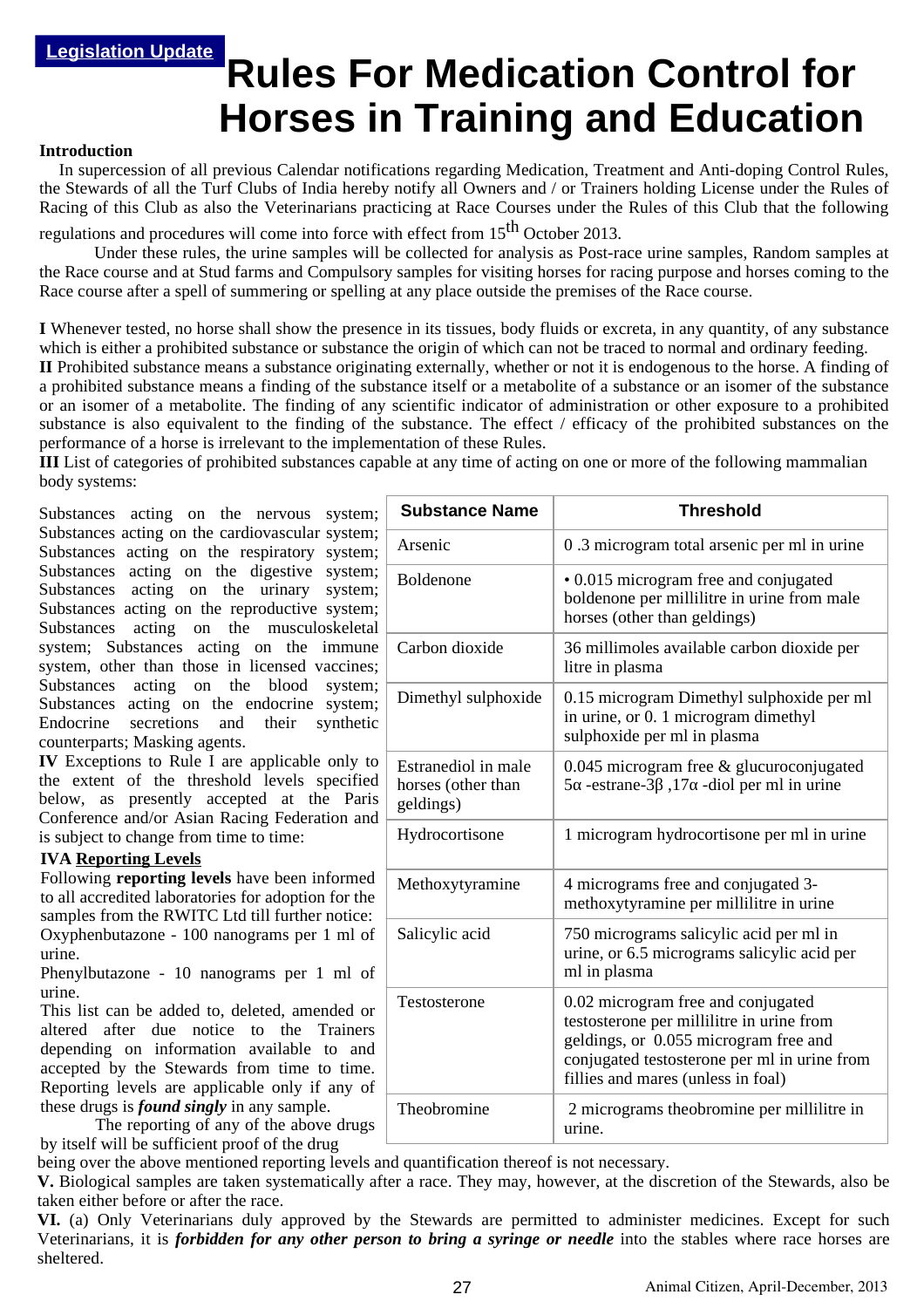| Therapeutic<br>substance    | <b>Screening Limit (ASL)</b>                                              |
|-----------------------------|---------------------------------------------------------------------------|
| <b>Betamethasone</b>        | $0.2$ ng/ ml in urine                                                     |
| Dembrexine                  | 100 ng/ ml in urine                                                       |
| Diclofenac                  | 50 ng/ ml in urine                                                        |
| Dipyrine                    | 1000 ng/ ml (of the 4-<br>methyl-amino-antipyrene<br>metabolite) in urine |
| Flunixin                    | 100 ng/ ml in urine                                                       |
| Furosemide                  | 50 ng/ ml in urine                                                        |
| Hyoscine-N-<br>butylbromide | 25 ng/ ml in urine                                                        |
| Ipratropium                 | $0.25$ ng/ ml in urine                                                    |
| Ketoprofen                  | 100 ng/ ml in urine                                                       |
| Lidocaine                   | 10 ng/ ml (of the $3'$ -<br>hydroxy-lidocaine<br>metabolite) in urine     |
| Meloxicam                   | $10$ ng/ ml in urine                                                      |

(b) Anabolic Steroids and/or sex hormones can be administered only at the Equine Hospital under the specific permission of the Senior Veterinary Officer.

**VII** No substance, other than those used in the normal feeding of a horse should be administered to the horse within 48 hours before the start of the first race. The trainer shall be totally responsible for giving additives, tonics, probiotics, yeast, etc. at any time whatsoever and irrespective of the source from which it is procured and the guarantees given by the manufacturer.

**VIII** The aforesaid Rule VII does not in any way derogate from the absolute nature of the prohibition in Rule I. It is clarified that on finding of a positive result, the horse shall be disqualified from that race.

**IX** All test reports, for sample/s sent through the club for any reason whatsoever, shall always remain the property of the Club and are given to the trainer for his own use only, even if such tests, have been paid for by the Trainer/Owner.

With regard to horses coming from outstation to race at Mumbai/ Pune, it will be necessary for the Trainer/s of such horses to maintain a Medication Log Book consistent with RWITC Ltd Rules of Racing and the same will be required to be produced on demand.

Medication log books should include additives, tonics, probiotics, yeast, etc. if used. For ease if given daily/weekly/monthly they can be jotted accordingly and not necessarily on daily basis.

**XI** Trainers are warned that if it is proved to the satisfaction of the

Stewards that there has been any infringement of the above instructions resulting in contravention of this notification, the horse will not be allowed to race and the Trainer concerned will be liable to be treated in the same way as if proof has been forthcoming that he had administered a prohibited substance.

**XII** The Trainer is always responsible for the protection and security of the horses in his care. Trainers are warned that they will be held responsible if an examination of a horse results in the finding of any prohibited substance/s.

**XIII** The penalty attracted in case of infringement of these Rules and detection of prohibited substances (in the absence of mitigating circumstances) is as under:

| <b>Class of Drug</b>         | <b>Norms</b>                                                                                                                           |
|------------------------------|----------------------------------------------------------------------------------------------------------------------------------------|
| Class 1                      | 90 days to 2 years suspension/ non-grant of Trainer's License and fine of Rs.15,000 to the<br>Trainer and disqualification of horse.   |
| 1 <sup>St</sup> infringement | Suspension of 90 days/ non-grant of Trainer's License. Fine of Rs.15,000 and disqualification<br>of horse.                             |
| $2nd$ infringement           | Suspension of 180 days/ non-grant of Trainer's License. Fine of Rs.15,000 and<br>disqualification of horse.                            |
| $3rd$ infringement           | Suspension of 1 year/ non-grant of Trainer's License. Fine of Rs.15,000 and disqualification<br>of horse.                              |
| $4th$ infringement           | Suspension of 1 <sup>1</sup> / <sub>2</sub> years/ non-grant of Trainer's License. Fine of Rs.15,000 and<br>disqualification of horse. |
| $5th$ infringement           | Withdrawal of Trainer's License for 2 years and fine of Rs.15,000 and disqualification of<br>horse.                                    |
| Class 2                      | 60 days to 2 years suspension/ non-grant of Trainer's License and fine of Rs.15,000 to the<br>Trainer and disqualification of horse.   |
| 1 <sup>St</sup> infringement | 60 days to 2 years suspension/ non-grant of Trainer's License and fine of Rs.15,000 to the<br>Trainer and disqualification of horse.   |
| $2nd$ infringement           | Suspension of 120 days/ non-grant of Trainer's License. Fine of Rs.15,000 and<br>disqualification of horse.                            |
| $3rd$ infringement           | Suspension of 180 days/ non-grant of Trainer's License. Fine of Rs.15,000<br>and<br>disqualification of horse.                         |
| $4th$ infringement           | Suspension of 1 year/ non-grant of Trainer's License. Fine of Rs.15,000 and disqualification<br>of horse.                              |
| $5th$ infringement           | Withdrawal of Trainer's License for 2 years and fine of Rs.15,000 and disqualification of<br>horse                                     |

Animal Citizen, April-December, 2013 28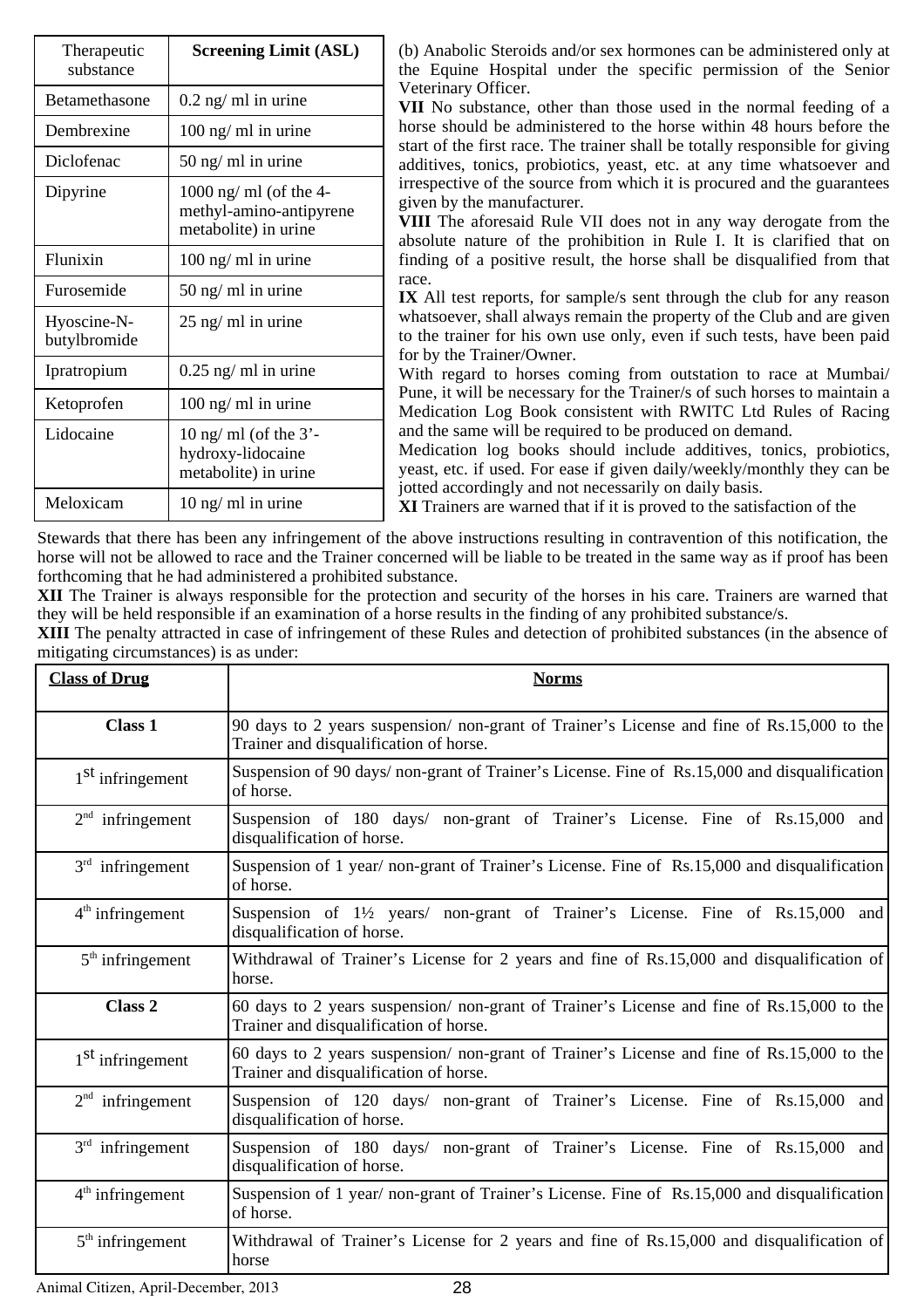| <b>Class of Drug</b>         | <b>Norms</b>                                                                                                      |
|------------------------------|-------------------------------------------------------------------------------------------------------------------|
| Class 3                      |                                                                                                                   |
| 1 <sup>St</sup> infringement | Suspension of 30 days/non-grant of Trainer's License. Fine of Rs.10,000 and disqualification<br>of horse.         |
| $2nd$ infringement           | Suspension of 45 days/non-grant of Trainer's License. Fine of Rs.10,000 and disqualification<br>of horse.         |
| $3rd$ infringement           | Suspension of 160 days/non-grant of Trainer's License. Fine of Rs 10,000 and<br>disqualification of horse.        |
| $4th$ infringement           | Suspension of 1 year/non-grant of Trainer's License. Fine of Rs.10,000 and disqualification<br>of horse.          |
| $5th$ infringement           | Withdrawal of Trainer's License for $1 \frac{1}{2}$ years and fine of Rs.10,000 and disqualification of<br>horse. |
| Class 4                      |                                                                                                                   |
| 1 <sup>St</sup> infringement | Suspension of 15 days/ non-grant of Trainer's License. Fine of Rs.10,000<br>and<br>disqualification of horse.     |
| $2nd$ infringement           | Suspension of 30 days/ non-grant of Trainer's License. Fine of Rs.10,000<br>and<br>disqualification of horse.     |
| $3rd$ infringement           | Suspension of 60 days/ non-grant of Trainer's License. Fine of Rs.10,000<br>and<br>disqualification of horse.     |
| $4th$ infringement           | Suspension of 90 days/ non-grant of Trainer's License. Fine of Rs.10,000<br>and<br>disqualification of horse.     |
| $5th$ infringement           | Withdrawal of Trainer's License for 1 year and fine of Rs.10,000 and disqualification of<br>horse                 |
| Class 5                      | Fine of Rs.10,000 and Disqualification of the horse.                                                              |

*Note: The above guidelines are only for vicarious liability of a trainer. If proof of actual involvement of Trainer in violation of any of these Rules is forthcoming to the satisfaction of the Stewards then the Stewards can take any action and for such period of time as they deem fit without in any way being limited by the above guidelines.*

# **During the period of suspension, the under mentioned disabilities shall apply to the Trainer:**

1. No horse under the care of a suspended Trainer shall be permitted to race and/ or work. A Trainer whose License has been suspended will only be allowed to work his non-racing horses after the Official Track Work timing on the Reverse Track. A suspended Trainer shall not take charge of any horse during the period of suspension of his Trainer's License without the permission of the Stewards.

2. Should the owner/s of the horse decide to race his/ her/ their horses, he/ she/ they must remove the horses physically from such stable within 7 days of suspension and hand over the same to another Licensed Trainer. Thereafter, any change of trainer will be with the prior permission of the Stewards.

3. The suspended Trainer, *whether Member of the Club or not*, shall not be permitted to come to the Race course and/ or attend racing and / or race horses in a race.

4. The suspended Trainer shall not be permitted to attend Track work at any time.

5. However, during the period of suspension the Trainer shall be permitted to enter his stables only to attend to the horses under his charge.

6. A Trainer whose License has been withdrawn is a disqualified person and all the disabilities of a disqualified person shall apply to the Trainer.

7. No horse/s owned or part owned by a suspended trainer and/or spouse de facto will be permitted to race.

8. For any reason, if a Trainer is found involved in directly or indirectly training horses or any transfer of money to his account (other than Upkeep & Feeding charges of horses under his charge) during the period of his suspension, very strict action will be taken against the Trainer.

**XIII** 1. Whenever any substance or metabolite or isomers of the substance and its metabolites have not been classified in a list of Classes appended hereto as guidelines, the Stewards shall, at their discretion, with due technical consultation, decide whether and where that particular substance is to be classified. Such classification will be applicable to all positive cases under/ pending enquiry.

2. In formulating the Classes mentioned herein above, the Stewards have presently taken into consideration a list of prohibited substances annexed hereto as guidelines.

3. All concerned should be aware that a laboratory report may identify a drug only by the name of its metabolite. The metabolite might not be listed here but the parent compound may be.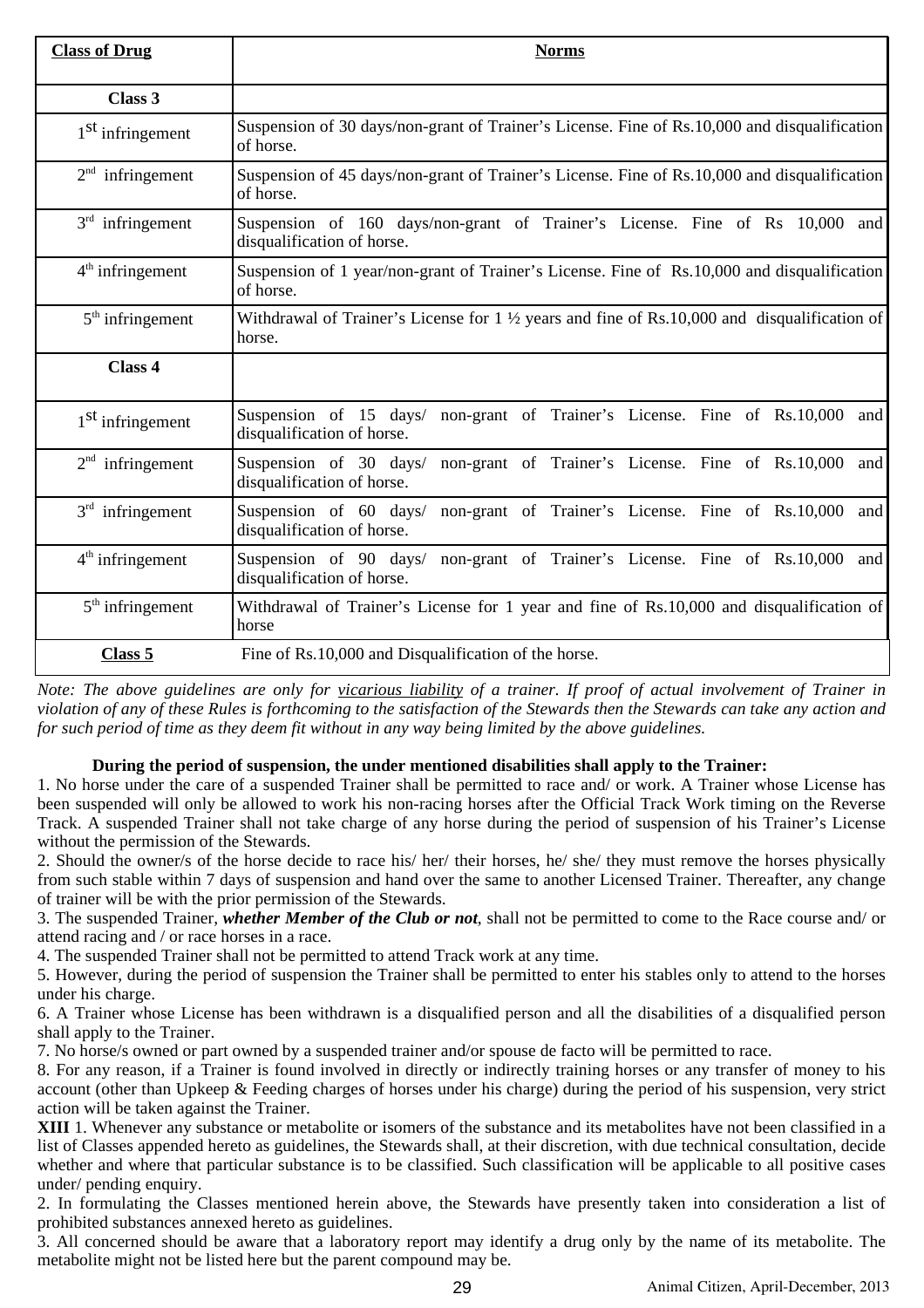4. No request for DNA testing will be allowed under any circumstances.

4(a). No request for testing at any other than an approved laboratory listed hereunder at the time of the commencement of the Enquiry or any third test for any purpose whatsoever will be allowed under any circumstances.

4(b). All residue samples will be destroyed after the Confirmatory test is over.

5. All analytical data available to the Club may be provided to the Trainer concerned. However, under no circumstances can a plea for further data or inadequacy of data, delay or detract from the sending of the Confirmatory Sample.

6. Security of horse/s in any stable for the application of these Rules is the responsibility of the Trainer concerned and his Staff. The Club is in no way responsible for the same.

7. The Stipendiary Stewards and the Sr. Veterinary Officer will conduct an enquiry immediately after the confirmatory report being tabled at the Stewards' meeting.

8. Upon finding of any violation or infringement of these Rules, the Stewards, shall consider the classification guidelines for prohibited substances and impose penalties and disciplinary measures consistent with the guidelines given above. If however, the Stewards find that there are mitigating circumstances, they may impose a lesser penalty. The Stewards or the Stewards of the Club, as the case may be, on recommendation from the Stewards or otherwise, may impose a penalty in excess of what is provided for in Rule XII herein above in their absolute discretion.

9. The classification of the drug in any past infringement will not be taken into account while determining the number of past infringements.

10. Any finding of a Class 5 drug will not constitute a past infringement for the purpose of these Rules.

11. If a Trainer has logged any therapeutic medication in normal course and if prescribed (and administered in case of injections) by a qualified Veterinarian and reasonable time has elapsed since such administration, the Stewards may – at their absolute discretion – if such drug is reported in the sample, consider it as mitigating circumstances and give a lenient penalty after consideration of all the facts of each particular case. The acceptance of the above as a mitigating circumstance in a particular case need not necessarily be -a precedent for another case. All such decisions shall be on a case to case basis. 12. application by the Owners/ Trainer, the Stewards may permit Private samples to be taken by the Veterinary Officers of the RWITC Ltd, if conditions so permit. Such samples may be analysed at any laboratory listed hereunder as decided by the Club on payment of a fee as stipulated by the Stewards, from time to time, which fee should be paid in advance before the private sample is taken. The Owner/ Trainer has to inform the name of the drug for which analysis is required as well as its time and dose of administration, in case a horse changes Stable from one Trainer to another, the Owner and/ or receiving Trainer may request for such a horse to be tested purely as a precautionary measure without being required to mention the name/ dose of any drug.

All private samples are solely for the purpose of information of the Owners/ Trainers making such requests and ARE NOT for analysis under the Rules of Racing of the Club. This service by the Club's Veterinary Officer will be carried out at the sole discretion of the Club which may in any particular case decline, without assigning any reason, to allow the testing to be carried out. All correspondence/ communication in this regard will be addressed to the Sr. Veterinary Officer of this Club and not directly to the Analysing Laboratory. All test results obtained from such testing of private samples shall remain the property of the Club and the owner/trainer concerned shall be permitted the use thereof for his/their personal use only.

## **Confirmatory Analysis Rules in respect of the urine samples sent for dope testing**

1. Upon finding a prohibited substance in the urine sample by the Primary laboratory, a confirmatory analysis may be carried out at a Reference Laboratory at the option and cost of the Owner or Trainer concerned and signified in writing to the Club. The Trainer is required to inform the Sr. Veterinary Officer of the Club within 5 (five) days of opening the envelope that identifies the sample: (i) Laboratory for Confirmatory Analysis; (ii) the name of the Witnessing Analyst, if any. In the event the Trainer does not do so then the Stewards shall treat the Primary Sample as conclusive.

Further the Trainer is required to arrange the presence of the Witnessing Analyst at the laboratory conducting the Confirmatory Analysis within 30 days of him nominating the name. In case the Trainer is unable to arrange within this period the Witnessing Analyst after having nominated the name, the Confirmatory Analysis will proceed without the Witnessing Analyst. The Trainer normally will be permitted to nominate only one Witnessing Analyst and changes will not be permitted.

1.1 "Primary Laboratory" for the purpose of these Rules shall mean a Laboratory to which urine sample of a horse is sent in the first instance.

1.2 "Reference Laboratory" for the purpose of these Rules shall mean a Laboratory that receives the split sample sent by the Club for Confirmatory Analysis.

1.3 The reference or second sample for the purpose of these Rules shall mean the second sealed bottle sent to a Reference Laboratory as stipulated below.

#### **Sample Collection Procedure**

1. After the race, the horse is led to the "Sampling Yard" immediately after "All Clear" signal is given.

2. The horse to be sampled is led by the Trainer's Head Groom and Assistant Groom under the supervision of a Supervisor or Assistant Trainer or the Trainer himself. Along side, an Official Veterinarian accompanies the horse up to the Sampling Yard.

3. The horse is washed, cleaned by the Trainer's Groom and let loose inside the Sampling Yard.

4. Sterile polythene disposable gloves are given to the Supervisor of the Trainer. After wearing the gloves, he places a sterile polythene disposable bag in a plastic collection bucket which is then fixed in the ring with a long safety handle. 5. The Trainer's Supervisor collects the urine in the disposable bag which is lining the plastic bucket.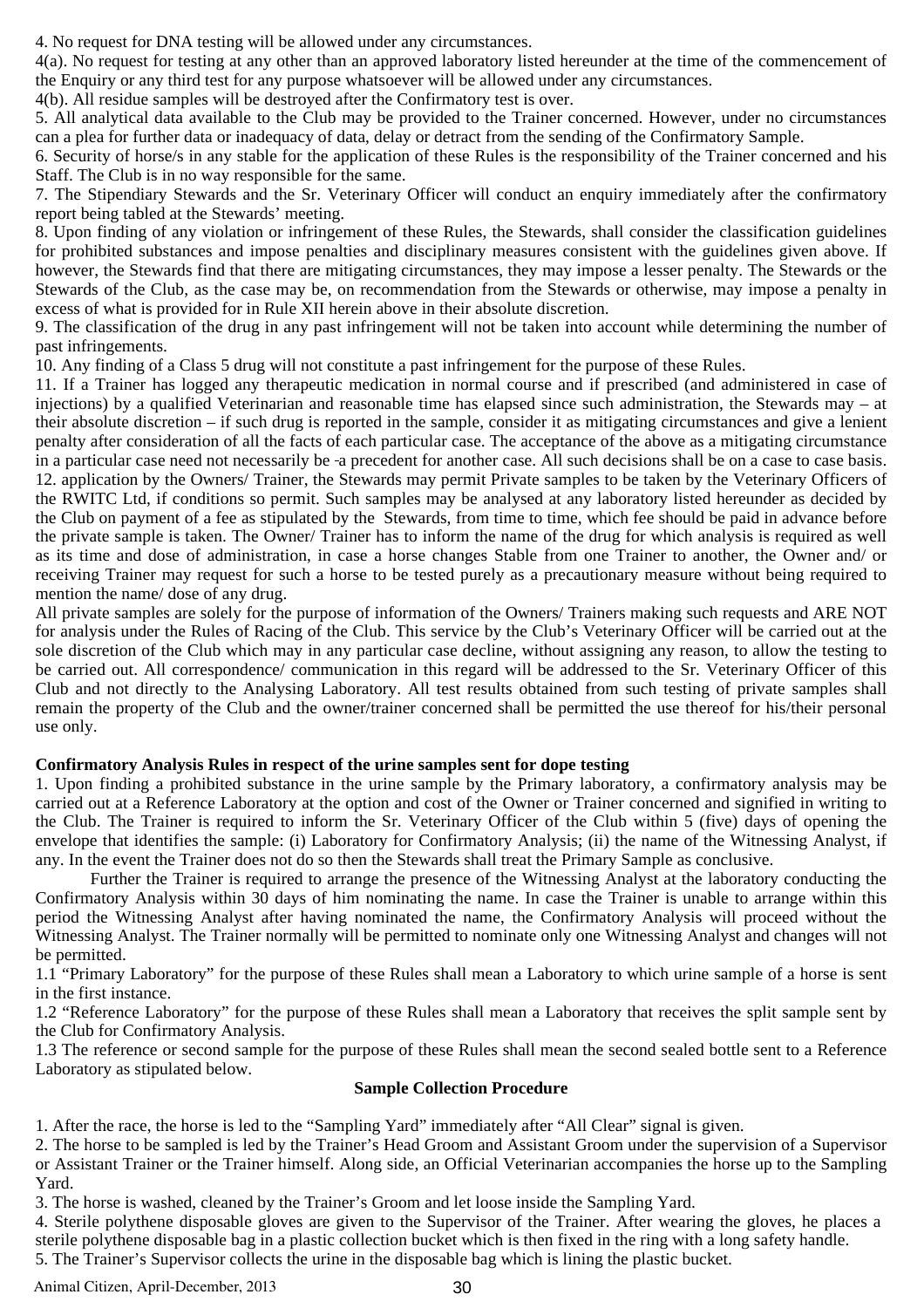6. After collection is over, the bag is lifted from the bucket by the Supervisor and he splits the content in two separate plastic bottles (HFL bottles are packed in a tamper-proof tear-off polythene seals which are removed by the Supervisor himself). About 200 to 250 ml urine sample is poured into each bottle and handed over to Club's Official Sampling Yard staff.

7. The Official staff in the presence of the Supervisor of the Trainer codes both the urine bottles with two identical bar codes, signs, write the date of collection, sex of the horse and then places them in two tamper evident bags having different codes. The adhesive tape is removed and the edges of the bag are sealed. These two samples are then placed in separate containers marked for "Primary, Sample A" and "Split, Sample B". Sample "A" is sent to the Laboratory and Sample "B" is retained in the freezer for the optional Confirmatory Analysis at the cost and option of the Trainer, if Sample "A" returns Positive for Prohibited Substance/s.

8. The Official paper work normally involves the following:

i) The Trainer has to sign a Declaration form that the urine samples are collected, sealed, coded and packed in his own or his Representative's presence.

ii) The Trainer has to sign a Trainer's/ Owner's card which carries the signature of the officiating Veterinarian, two same numbered bar codes (with sign, date of the Veterinarian) as on the bottles, tear-off of two tamper evident bags in which the samples are packed for official use. The Card is then packed in an envelope which only carries the bar codes and bag numbers for identification of the sample.

iii) The Card is retained by another Official for all the samples sent for analysis.

iv) On a separate form all the details of codes (bar code and bag identification, name of the horse, analytical Laboratories name, sex of the horse and signature of the Official Veterinarian) are maintained with the Sr. Veterinary Officer of the Club for future reference.

v) Normally, in a day, only 30% decided by ballot, of the urine samples collected from the runners are sent for analysis. However, at their discretion, the Stewards may order more samples to be sent.

vi) The samples are kept in the freezer until such time it is sent for analysis.

## **2. Procedure of Despatch and Reporting:**

2.1 Urine samples are split and stored in two sealed containers both bearing the same code, one of which shall be sent to the Primary Laboratory and the second retained by the Club.

2.2 If the urine sample from the first bottle is found to contain a prohibited substance, the Club may send the second sealed bottle of the split sample to the Reference Laboratory nominated by the Owner/s or Trainer for the Confirmatory Analysis at the option and cost of the Owner or Trainer concerned and signified in writing to the Club.

2.3 The Reference Laboratory shall directly convey to the Club the result of the Analysis of the second sample.

3. When the Reference Laboratory confirms the positive findings of the Primary Laboratory then and only then shall the sample be treated as positive. However, if the split sample is not sent for confirmation in case of the trainer or the Owner not requesting for confirmatory test, the sample will be treated as positive on the basis of the positive findings of the Primary Laboratory.

4. (a) If the Reference Laboratory determines that it is unable to carry out the test for any reason, including there being an insufficient sample volume to a make specific identification of the sample contents or if an act of God, power failure, accident, labour strike, decomposition of the sample for any reason or any other force majeure circumstance prevents the second sample being tested then the result of the test performed by the Primary Laboratory shall be conclusive and binding.

4 (b) In the event there is insufficient sample volume to make specific identification of the sample contents or if an act of God, power failure, accident, labour strike, decomposition of the sample for any reason or any other force majeure circumstance prevents the sample being tested by the Primary Laboratory, then the Club shall send the Second sealed bottle of the split sample to the Primary Laboratory for being tested and the result of the test performed by the Primary Laboratory shall be conclusive and binding without confirmation by a Reference Laboratory.

4 (c) No correspondence/visits by Owner/ Trainer will be entertained by the Laboratory directly.

# 5. **Approved Laboratories to be used by the Club**

The Reference Laboratories shall be any of the following:

- The Hong Kong Jockey Club Laboratory;
- The Horse racing Forensic Laboratory, New Market, U.K.;
- Laborataire Des Courses Hippiques (LCH), France.
- Equine Forensic Unit, CVRL, Dubai
- Any other Laboratories as approved by the Stewards of the RWITC Ltd from time to time.

## **Rules for Witnessing the Analysis of the Confirmatory Sample**

1. Upon receipt of the positive report from the Primary Laboratory the concerned Trainer or Owner shall have an option to witness the analysis of the confirmatory sample or to depute a person on his/ her/ their behalf for the same purpose as may be permitted by the concerned Laboratory.

1.1 Primary sample for the purpose of these Rules shall mean a sample analyzed by the Primary Laboratory.

1.2 Reference sample for the purpose of these Rules shall mean the second sealed bottle (split sample) sent to a Reference Laboratory as stipulated in the confirmatory analysis Rules para 2.2.

2. The *below mentioned persons shall be permitted to attend and witness the analysis* of the confirmatory sample PROVIDED, the laboratory concerned permits their presence.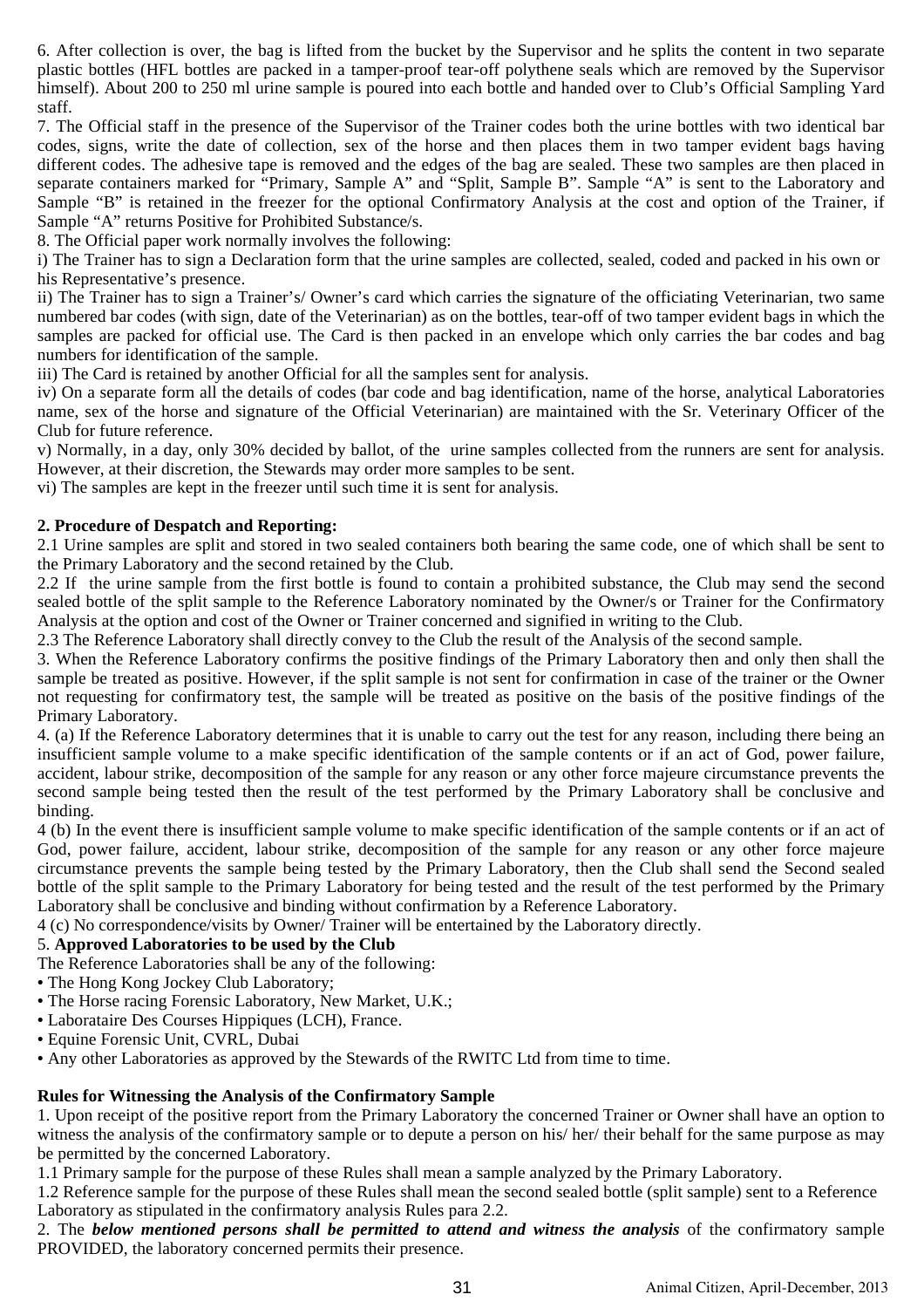## 2.1 The **Owner/ part-Owner** of the horse; or

2.2 The **Trainer** of the horse; or

2.3 The **Authorized Agent** of the Owner/ part-Owner. An Authorized Agent shall mean a person who is duly authorized and registered as an Agent with the Club before the Declaration Stage of the race in which the concerned horse takes part and whose sample is subsequently found positive by the Primary Laboratory; or

2.4 A **Veterinarian** proposed by the Trainer or Owner/ part Owner and approved by the Stewards; or

2.5 An **analytical chemist** proposed by the Owner/ part-Owner or Trainer and approved by the Stewards.

3. The Club shall not bear any expenses of any nature whatsoever in connection with the witnessing of the analysis of the Confirmatory Sample. All such expenses shall be borne by the Owner/ part-Owner or Trainer of the horse, as the case may be.

4. The witness shall act in accordance with the Rules as mentioned below:

## 5. **Rules for a qualified witnessing analyst**:

5.1 The Witnessing Analyst must be a member of a relevant professional body and in no way involved with the case under consideration.

5.2 The role of the Witnessing Analyst is to satisfy himself that the analysis of the Confirmatory Sample from a particular horse contain/ does not contain the particular drug or its/ their metabolite as found in the primary sample by the Primary Laboratory. This will normally involve the following steps:

a) Ensuring that the Confirmatory Sample has been correctly sealed and identified;

b) Witnessing the analysis of the Confirmatory Sample. This will normally involve repeating exactly the analysis of the Primary Sample, but in certain circumstances, changes may be made with the agreement of both the Witnessing Analyst and the Senior Analyst of the Reference Laboratory taking into account Rules and practices followed by the Reference Laboratory.

c) The Witnessing Analyst may request that additional samples are analyzed e.g. blanks or spiked samples. Advance notice, under advice to the Club, must be given if such additional procedures will be required.

d) The Witnessing Analyst must contact the Reference Laboratory through the Club before arrival to establish how long the analysis will take. He must then ensure that he allows sufficient time at the Laboratory to complete the analysis and must be aware that extra time will be required for additional samples etc.

e) The Witnessing Analyst may be shown the analytical data relating to the analysis of the Primary Sample.

f) If the Witnessing Analyst disagrees with the analytical report of the Primary sample then he must submit a report to the Club giving his opinion and the reason for disagreeing.

5.3 The Witnessing Analyst has to sign an undertaking to agree to abide by the above mentioned terms.

**6. Norms for non-qualified witness:** The following terms of reference apply to a Witness who is not qualified in relevant scientific disciplines.

6.1 The Witness should ensure that the reference bottle has been correctly sealed and identified.

6.2 The Witness may observe the analysis of the confirmatory sample to satisfy himself that the integrity of the Confirmatory Sample is maintained.

6.3 An unqualified Witness should not attempt to interfere in any way with the analytical process.

6.4 The Witness must contact the Reference Laboratory through the Club before arrival to establish how long the analysis will take. He must then ensure that he allows sufficient time at the Laboratory to complete the analysis.

6.5 The Reference Laboratory will report the analytical findings to the Club. It is the responsibility of the witness to report to the Club any comments he wishes to make concerning the analysis.

6.6 The witness has to sign an undertaking to agree to abide by the above mentioned terms.

## **Procedure to be followed in medication enquiries when racing is conducted at Mumbai and Pune race courses under the Rules of Medication Control for Horses in Training and Racing as published in the Racing Calendar of R.W.I.T.C. Ltd:**

## **Rule XIV – Stewards of the Club at R.W.I.T.C. Ltd**

a) The Chairman reads to the Meeting the Positive Report received from the Primary Analytical Laboratory.

b) The Sr. Veterinary Officer reports as to which horse the specimen number of the sample mentioned refers to and under which Class of the Annexure "A" the prohibited substance belongs.

c) The Trainer is called in and the Report is read to him then the seals on the flaps of the envelope are broken open and the Trainer is asked to verify his signature on the documentation card.

d) The Sr. Veterinary Officer hands over a copy of the Positive Report from the Primary Laboratory to the Trainer. In case the Trainer does not wish to send the split sample to a Reference Laboratory for Confirmatory Analysis then the Positive report of the Primary Laboratory will be treated as "positive" and the result will be conclusive and binding on the Trainer. The Trainer will be asked to make his own enquiries within 15 days.

e) The Stewards of the Club will also direct the Sr. Stipendiary Steward and the Sr. Veterinary Officer to conduct an enquiry immediately after the report has been tabled at the Stewards' Meeting.

f) However if the Trainer desires to have a Confirmatory Analysis carried out in accordance with the applicable Rules then the Trainer is asked to inform the Sr. Veterinary Officer of the Club within the stipulated period that is specified in the Confirmatory Analysis rules as published in the Racing Calendar of the RWITC Ltd from time to time and to also inform the Sr. Veterinary Officer of the following:

i) The name of the Reference Laboratory to which the split sample is to be sent for Confirmatory Analysis.

ii) The name of the Witnessing Analyst/Person, if any. It is the responsibility of the Trainer to find out from the Laboratory

Animal Citizen, April-December, 2013 32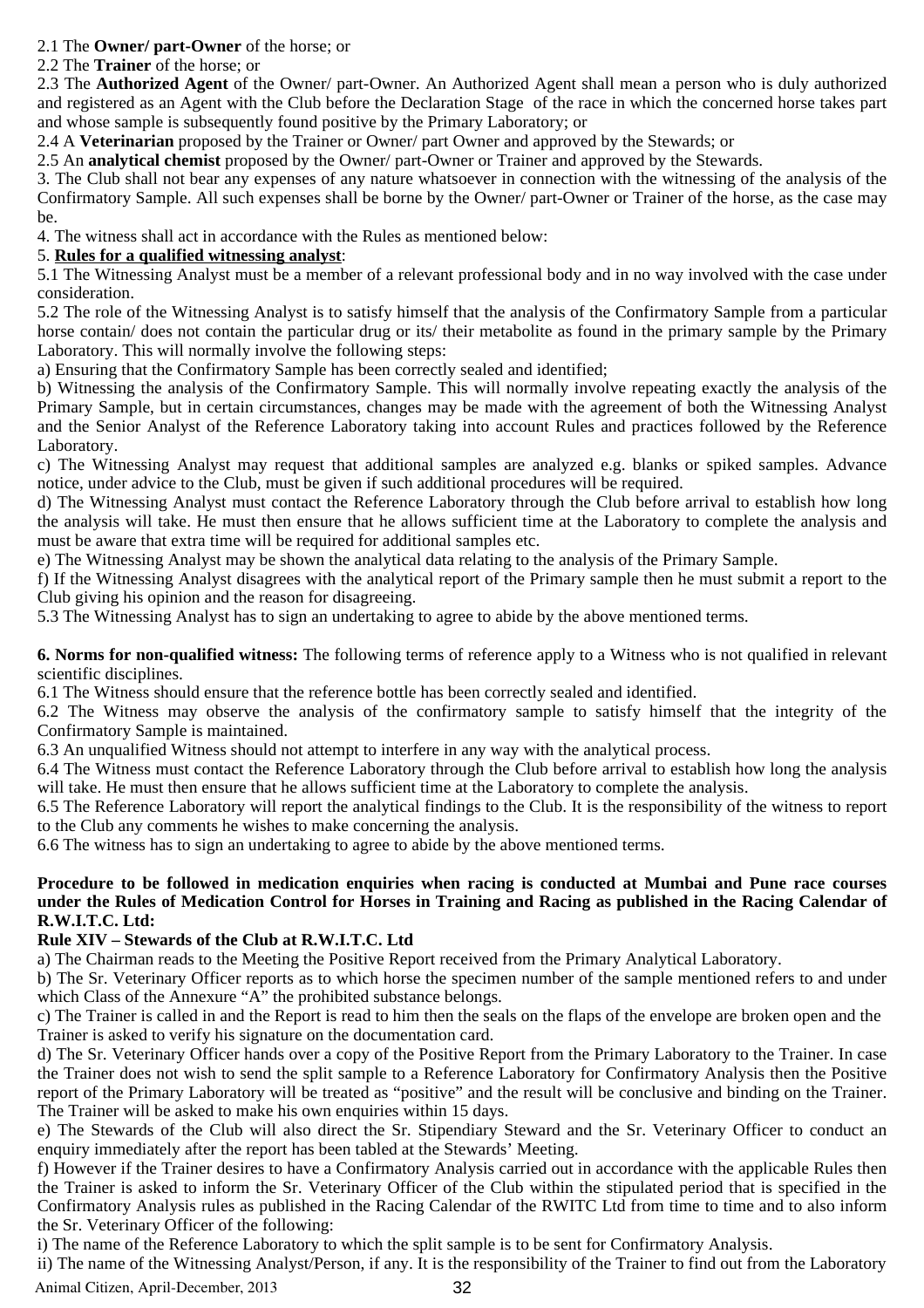a list of permitted qualified Analysts.

g) If the report of the Reference Laboratory is also "Positive", the Stewards of the Club shall:

i) Direct the Sr. Veterinary Officer to hand over a copy of the Confirmatory report from the Reference Laboratory to the Trainer.

ii) Direct the Stipendiary Stewards and the Sr. Veterinary Officer to hold an enquiry into the case. Further, the Trainer is asked to conduct his own enquiries within a period of 15 days.

h) In both the cases, the Stewards shall order the disqualification of the horse for that particular race and revise the order of placing.

i) After the enquiry has been completed, the Stewards shall take action in accordance with the penalties published in the Racing Calendar of the RWITC Ltd under the Medication Control for Horses in Training and Racing.

j) After the Trainer has been questioned he is asked to withdraw and the Stewards deliberate. The Officials are not present. k) After deliberations, the Trainer is re-called and informed of the result i.e. 'Mr. \_\_\_\_\_\_\_\_\_\_\_\_, the Stewards of the Club, in their discretion, have decided to impose the following punishment on you."

Procedure to be followed in medication enquiries at other racecourse/s under the Rules of Medication Control for Horses in Training and Racing as published in the Racing Calendar of R.W.I.T.C. Ltd:

# **Rule XV – Stewards of the Meeting**

a) The Chairman reads to the Meeting the Positive Report received from the Primary Analytical Laboratory.

b) The Sr. Veterinary Officer reports as to which horse the specimen number of the sample mentioned refers to and under which Class of the Annexure "A" the prohibited substance belongs.

c) The Trainer is called in and the Report is read to him then the seals on the flaps of the envelope are broke open and the Trainer is asked to verify his signature on the documentation card.

d) The Sr. Veterinary Officer hands over a copy of the Positive Report from the Primary Laboratory to the Trainer. In case the Trainer does not wish to send the split sample to a Reference Laboratory for Confirmatory Analysis then the Positive report of the Primary Laboratory will be treated as "positive" and the result will be conclusive and binding on the Trainer. The Trainer will be asked to make his own enquiries within 15 days.

e) The Stewards of the Meeting will also direct the Sr. Stipendiary Steward and the Sr. Veterinary Officer to conduct an enquiry immediately after the report has been tabled at the Meeting of the Stewards of the Meeting.

f) However, if the Trainer desires to have a Confirmatory Analysis carried out in accordance with the applicable Rules then the Trainer is asked to inform the Sr. Veterinary Officer of the Club within the stipulated period that is specified in the Confirmatory Analysis rules as published in the Racing Calendar of the RWITC Ltd from time to time and to also inform the Sr. Veterinary Officer of the following:

i) The name of the Reference Laboratory to which the split sample is to be sent for Confirmatory Analysis.

ii) The name of the Witnessing Analyst/Person, if any. It is the responsibility of the Trainer to find out from the Laboratory, a list of permitted qualified Analysts.

g) If the Trainer does not decide to have Confirmatory Analysis of the split sample carried out the Stewards of the Meeting shall submit a report on the following lines to the Stewards of the Club: "The Stewards of the Meeting, as a consequence of the positive report for the presence of the prohibited substances by the chemical analyst of the Primary laboratory in the sample of the urine taken from (name of the horse ----------) has run in the race (name of the Race ----) on (day and date ------) have directed the Stipendiary Stewards and the Sr. Veterinary Officer to conduct an enquiry into the case. The Trainer has been given a copy of the positive report from the Primary Laboratory and has been asked to conduct his own enquiries to lead evidence and/ or to prove his mitigating circumstances, if any, within a period of 15 days. They have further decided to report the matter to the Stewards of the Club for such action that they may consider necessary in regard to the disqualification of the horse and the penalty to be given to said Trainer.

h) where the Trainer has intimated to the Club for carrying out Confirmatory Analysis and such Confirmatory Analysis is carried out then, if the report of the Reference Laboratory is also "positive", the Stewards of the Meeting shall submit a report on the following lines to the Stewards of the Club "The Stewards of the Meeting, as a consequence of the Confirmatory report for the presence of the prohibited substances by the chemical analyst of the Reference Laboratory in the sample of the urine taken from (name of the horse ----------) it had run in the race (name of the Race ----) on (day and date ------) have directed the Stipendiary Stewards and the Sr. Veterinary Officer to conduct an enquiry into the case. The Trainer has been given a copy of the Confirmatory report from the Reference Laboratory and asked to conduct his own enquiries to lead evidence and/ or to prove his mitigating circumstances, if any, within a period of 15 days. They have further decided to report the matter to the Stewards of the Club for such action that they may consider necessary in regard to the disqualification of the horse and the penalty to be given to said Trainer.

# **XVI – The Stewards of the Club**

a) The Chairman reads out to the Meeting the Report received from the Stewards of the Meeting.

b) Disqualify the horse for that particular race and revise the order of placing.

**XVIII** As per the directives of the AWBI the Stewards shall:

●Inform AWBI of first finding of a positive (alongwith test report) and whether owner/trainer has asked for confirmatory analysis.

●Inform AWBI of result of confirmatory analysis alogwith test report and complete record of the trainer for medication control offences.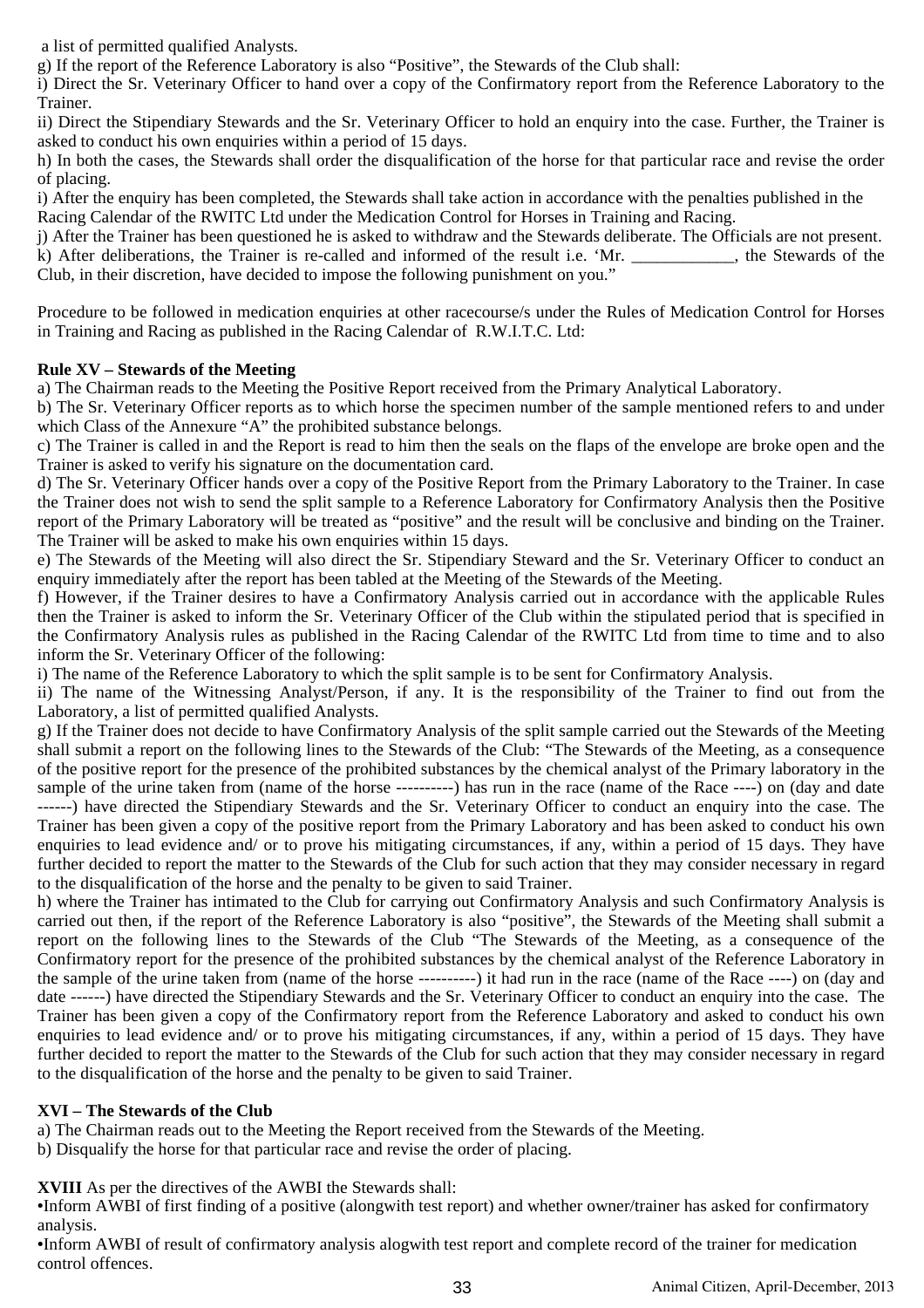Give copies of all test reports / record of Trainer and minutes of Stewards Meetings as also total compilation used in the final enquiry to the Government Inspector/s.

## **Notice to : All Owners / Trainers / Veterinarians :**

Presently Anabolic Steroids are published in the Racing Calendar under Class- 3 category. In view of the fact that the use of Anabolic Steroids is totally banned as per Performing Animal Act, except for therapeutic use with prior permission from the Club's Sr. Veterinary Officer, the Stewards of the Club at their meeting held on Saturday, 16th April, 2011 have decided to remove all Anabolic Steroids from the Classification list and to put them in a separate category called proscribed list, in the Medication Rules. Henceforth, should the urine sample of any horse, whenever tested, be reported positive for the presence of any Anabolic Steroid, the Stewards will deal with such case, at their absolute discretion in the most stringent manner.

For the purpose of the above, the following is the list of the Anabolic Steroids which is not exhaustive and merely representative :

1. Formebolone 2. Mibolerone 3. Furazabol 4. Nandrolone 5. Oxabolone 6. 19-Norandrostenediol 7. Oxandrolone 8. 19-Norandrostenedione 9. Boldenone 10. Norbolethone 11. Boldeone 12. Norethondrolone 13. Clostebol 14. Prostanazol 15. Danazol 16. Quinbolone 17. Dromostanolone 18. Stanozolol 19. Mesterolone 20. Stenbolone 21. Metenolone 22. Trenbolone 23. Mestanolone

## **To: All Trainers / Jockeys / Bookmakers**

1. Professionals may be under the impression that whilst considering punishments for any offence, the Stewards take into consideration similar offences committed by them during the past three years only. In this connection the Stewards of the Club at their meeting held on Saturday, 1st August, 1998 found that there is no previous minute on this point and have decided in the interests of clarity that in future, if a professional is appearing before the Stewards/Stewards of the Club for any offence, the Stewards would not limit their consideration to any particular period.

Further, the Stewards of the Club have also decided that in relation to breach of the Medication Rules, the punishment meted out depends upon the gravity of circumstance involved. The range of

punishment will be at the Stewards discretion, Note 2 of Rule 12 shall now read as follows:-

(2) For the first offence, the minimum punishment as specified for the Class of the drug may be imposed. For further offences, the maximum punishment as specified for the Class of the drug may be imposed but the Stewards retain the discretion to apply such punishment as they deem fit having to Rule 13.

#### NOTICE

## **To: All Trainers.**

## **Re: Sampling of racing stock at the Stud Farms**

The Stewards of the Club at their Meeting held on 20th September 2008 have decided to randomly sample and analyze urine sample from racing stock stationed at any Stud Farm for detection of Anabolic Steroids and Sex Hormones.

#### **Norms for Sampling:**

1. The Sr. Veterinary Officer/ Veterinary Officer and a Stipendiary Steward are authorized to visit a Stud Farm and randomly sample any or all Race horses registered with the RWITC Ltd and which

are sent to Farms for summering/ spelling.

2. The procedures of collection/ sealing / storing and dispatching of urine sample will be the same as is applicable to post race urine samples as published in the Racing Calendar.

3. A separate Declaration must be signed by the Stud Farm owner/ Authorized Agent after the collection and sealing of the urine samples by the Stud Farm/ Trainer.

4. In case of a positive, the same penalties will be applicable to the Trainer as are published in the Racing Calendar for the breach of norms for Random Sampling of horses in Training.

## **Notice to: All Owners and Trainers**

## **Re: Cost of Compulsory Sampling of Horses for Anabolic Steroids and Sex Hormones Coming From Stud Farms**

As per the present practice, the cost of compulsory sampling for detection of Anabolic Steroids and Sex Hormones in respect of race horses coming from a Stud Farm after a spelling and/ or summering stint is borne by the Club.

The Stewards of the Club at their meeting held on Sunday, 14th August, 2011 have decided that the cost of analysis of the sample of race horses that are registered with the Club, on their return from a Stud Farm after a spelling and/ or summering will henceforth be borne by the respective Owner/s and not the Club.

#### **Notice to: All Owners / Trainers, Equine Hospital Veterinarians & Licensed Practising Veterinarians – Random Sampling for Anabolic Steroids and Sex Hormones**

In supercession of the Club's earlier Calendar notifications dated  $10^{th}$  March 2003 and 25th August 2003 on the subject, the Committee of the Club at their Meeting held on 22nd October 2003 has decided to notify that until further notice, the following regulations and procedures will come into force with effect from 1st November 2003:

1. There will be complete ban on the use and possession of Anabolic Steroids and Sex Hormones, other than for therapeutic use thereof, by any person/ Owner/ Trainer/ Veterinarian holding a license under the Rules of this Club and / or any Turf Authority in India.